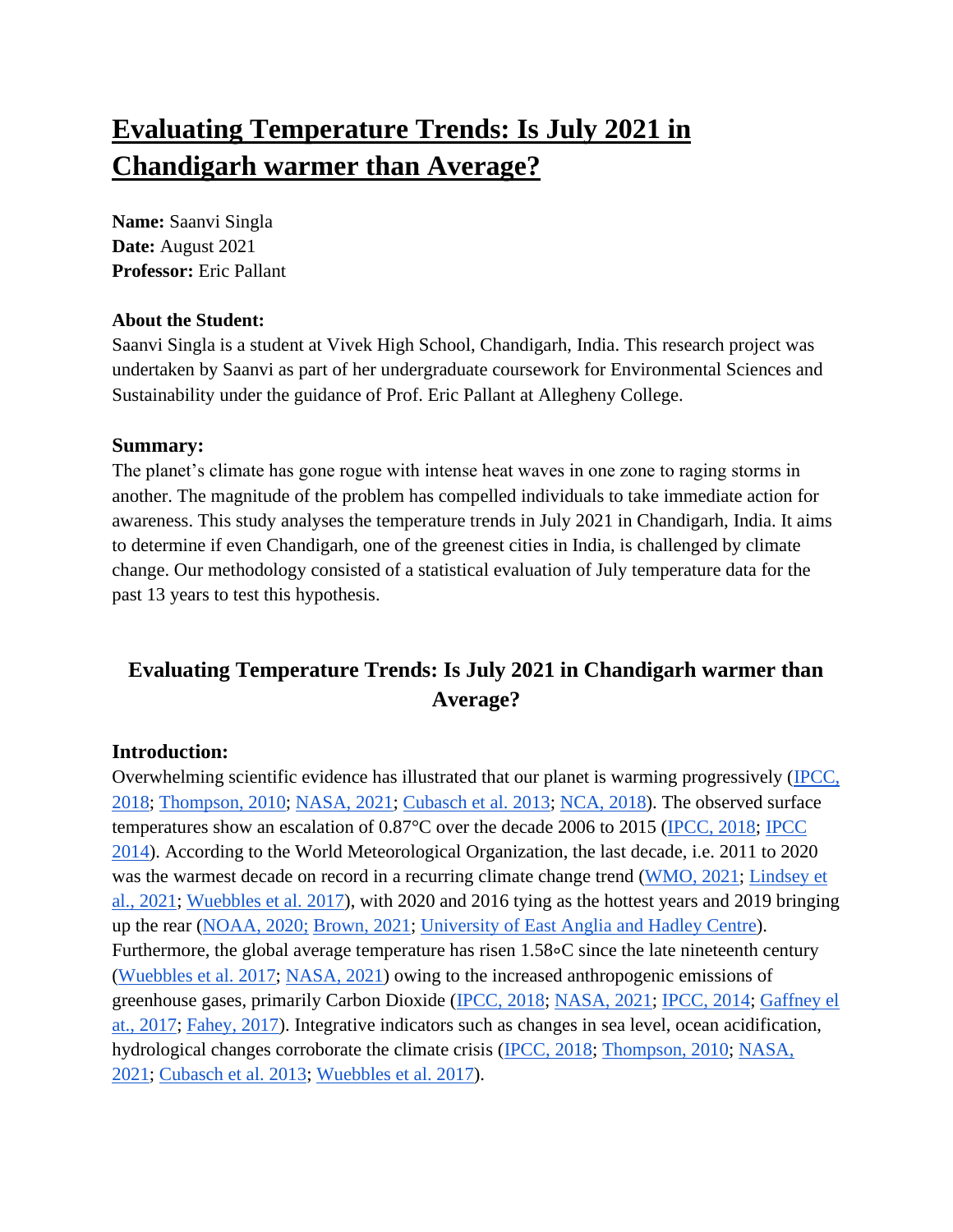Climate change has led to occurrence of extreme weather fluctuations, including intense changes in the hydrological cycle, with wide ranging impacts from floods to water scarcity [\(Cubasch et](#page-7-2)  [al. 2013;](#page-7-2) [Tabari 2020;](#page-8-4) [Wehner et al., 2017;](#page-8-5) [Seneviratne et al., 2012\)](#page-8-6). Oceanic uptake of carbon dioxide has resulted in a 0.1 decrease in pH, corresponding to a 26% increase in acidity [\(IPCC,](#page-7-4)  [2014\)](#page-7-4). Soaring temperatures have also led to shrinking of glaciers, accelerated loss of sea ice and intensified heat waves, thus increasing the probability of natural disasters namely droughts [\(NASA, 2021;](#page-7-1) [Wehner et al., 2017;](#page-8-5) [Smith, 2020;](#page-8-7) [Seneviratne et al., 2012\)](#page-8-6). Beside its effects on the abiotic environment, climate change has had profound impacts on biodiversity causing geological dislocation and regional extinction of several species [\(Nunez et al., 2019,](#page-9-0) [Kannan,](#page-9-1)  [2009;](#page-9-1) [Dawson et al., 2011\)](#page-9-2).

According to the Indian Meteorological Department, surface temperature anomalies in India have shown a rise of +0.62∘C across the past century, primarily due to post-2000 temperature drift [\(Indian Meteorological Department;](#page-9-3) [Srivastava, 2017\)](#page-9-4). India's diverse population and topography makes her more vulnerable to the impacts of climate emergencies [\(IPCC, 2014;](#page-7-4) [Mehta et al., 2019\)](#page-9-5). With over 58% of the population dependent on climate sensitive fields, primarily agriculture, weather variations pose severe implications for the economy and the nutritional security of the country [\(Guntukula, 2019;](#page-9-6) [Balasubramanian et al., 2012\)](#page-9-7). 68% of the total cultivated land in India rain fed, without proper irrigation equipment, supports 40% of the human population [\(Praveen et al., 2020\)](#page-9-8). Changing climate is also one of the biggest contributors to increased natural disasters such as heatwaves, floods and cyclones in the Indian subcontinent [\(Praveen et al., 2020,](#page-9-8) [AchutaRao et al., 2019\)](#page-9-9), validation of which can be drawn from the floods in Chennai, and the heat waves of Andhra Pradesh [\(AchutaRao et al., 2019\)](#page-9-9).

Establishing the need for climate research, this paper analyses the temperature trend of July 2021 in Chandigarh, India against the mean July temperature of the past 12 years. It discusses the temperature pattern in order to decipher the recent effects of changing climate in Chandigarh by drawing a comparison with the global drift. The article proceeds to illustrate the mitigation of climate emergencies using green architectural design.

#### **Methods:**

**A)** How to determine the temperature measured at  $30 \circ 43'32$ ,  $2608"N$ ,  $76 \circ$ ′. "**at 18:00 from July 12 - July 27, 2021 are higher or lower than the average temperature measured from the weather station at 18.00 since 2009?**

This research study is based upon data collected across 12 July, 2021 to 27 July 2021 in Chandigarh, India at 30 ∘ 43'32.2608"N, 76 ∘ 46'49.6596"E.I gathered the temperature each day at 18:00. The VelVeeta HTC-2 Plastic Digital Indoor cum Outdoor thermohygrometer with the resolution of  $\pm$  0.1∘C was used, with its metal kink held 5 feet above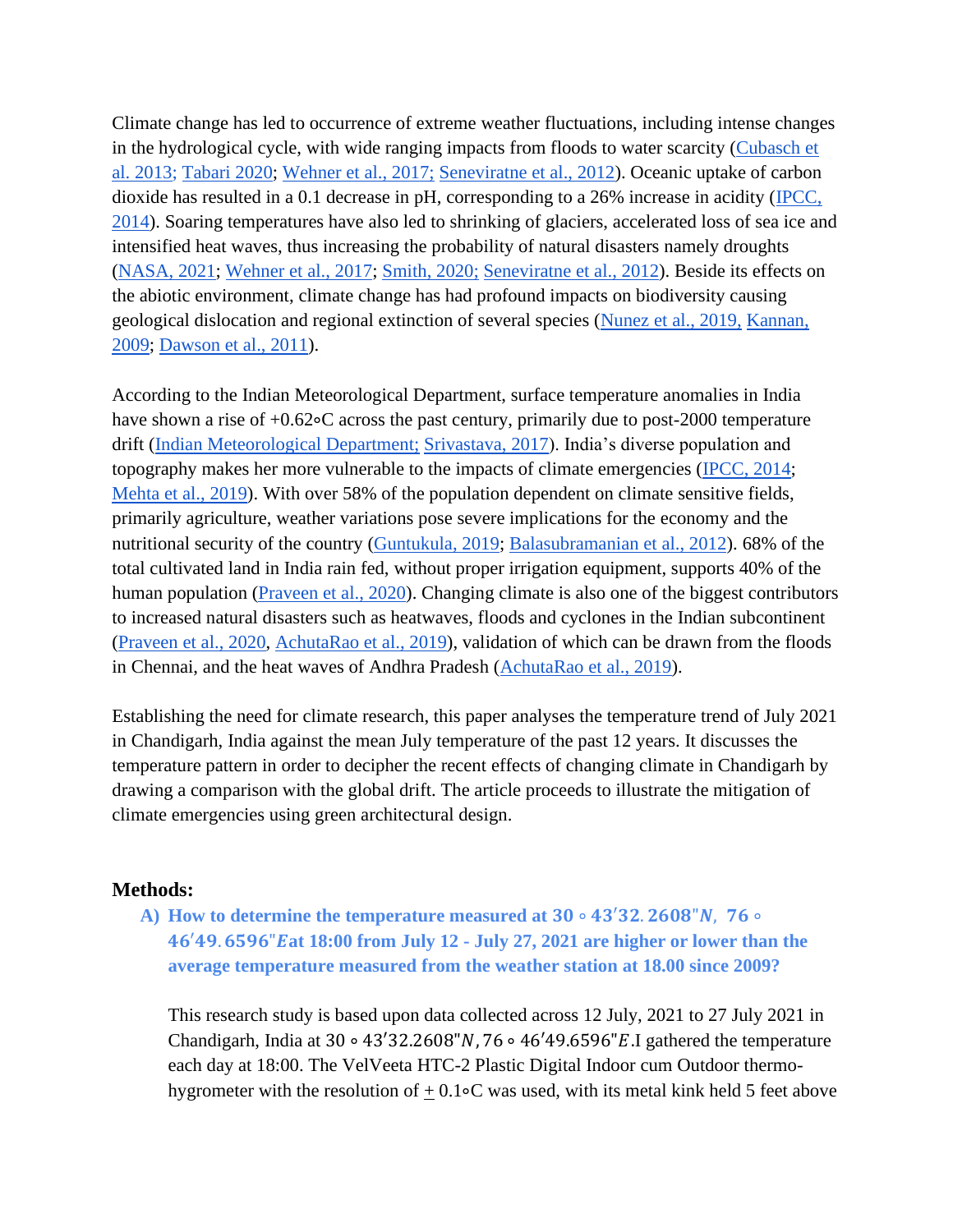the ground and 2 metres away from the nearby buildings for 2 minutes to receive a stable measurement. The thermometer kink was placed under an A4 sized cardboard to protect it from direct sunlight.

This data of measured temperatures was tabulated and further compared with the daily average temperatures from 12 July to 27 July each year across 2009 to 2020 at 18:00. This information was compiled from the [World Weather Station](https://www.worldweatheronline.com/chandigarh-weather/chandigarh/in.aspx) which computes the temperature from the Chandigarh Airport at 30.6668∘N, 76.7863∘S. Both data sets were plotted on a graph in order to visually contrast the temperature in 2021 against the average for past 12 years for a particular day within 12th to 27th of July.

## **B) How to compare the average July temperature of Chandigarh since 2009 with the average monthly temperature of July 2021?**

The maximum and minimum temperature for all 31 days of July from 2009 to 2021 was tabulated in a spreadsheet with reference to the World Weather Online Station  $(30)$ . Mean temperature for July across all 13 years was calculated and each average was plotted on a graph to represent the temperature trend.

#### **Results:**

**A)** How to determine the temperature measured at  $30 \circ 43'32$ ,  $2608''N$ ,  $76 \circ$ ′. "**at 18:00 from July 12 - July 27, 2021 are higher or lower than the average temperature measured from the weather station at 18.00 since 2009?**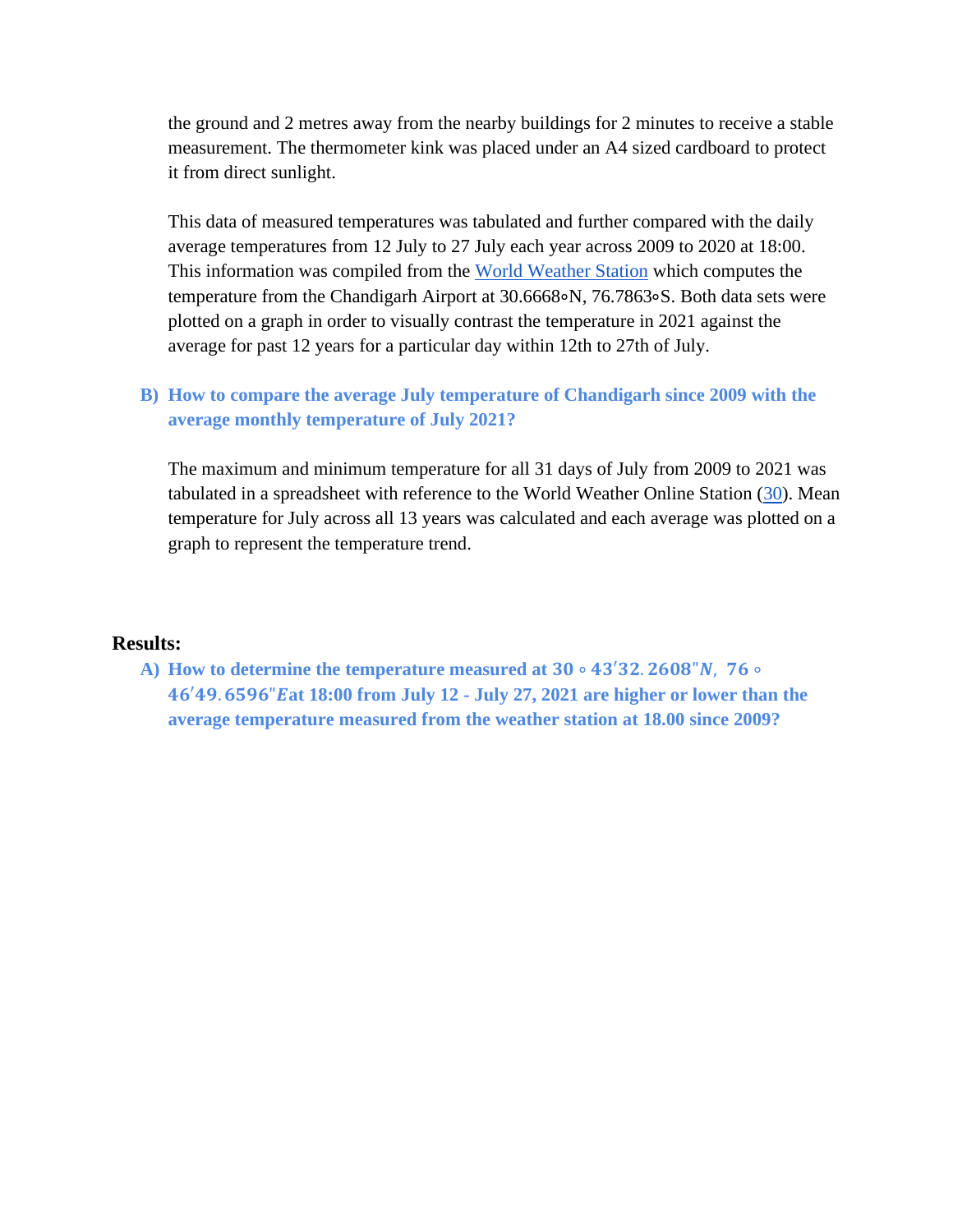

<span id="page-3-0"></span>(Figure 3.1 - Measured Temperature at 18:00 in July (2021) and Average Temperature at 18:00 in July (from 2009 - 2020))



<span id="page-3-1"></span>(Figure 3.2 - Measured Temperature at 18:00 in July (2021), Temperature at 18:00 in July (2020) and Average Temperature at 18:00 in July (from 2009 - 2019)

The graphs indicate that the measured temperatures of July 2021 were not significantly different from the past average (see Figure  $3.1$ ). An unpaired T-Test showed that the probability of the two datasets to be different was lower than 20%. 2020, on the contrary, presented an average rise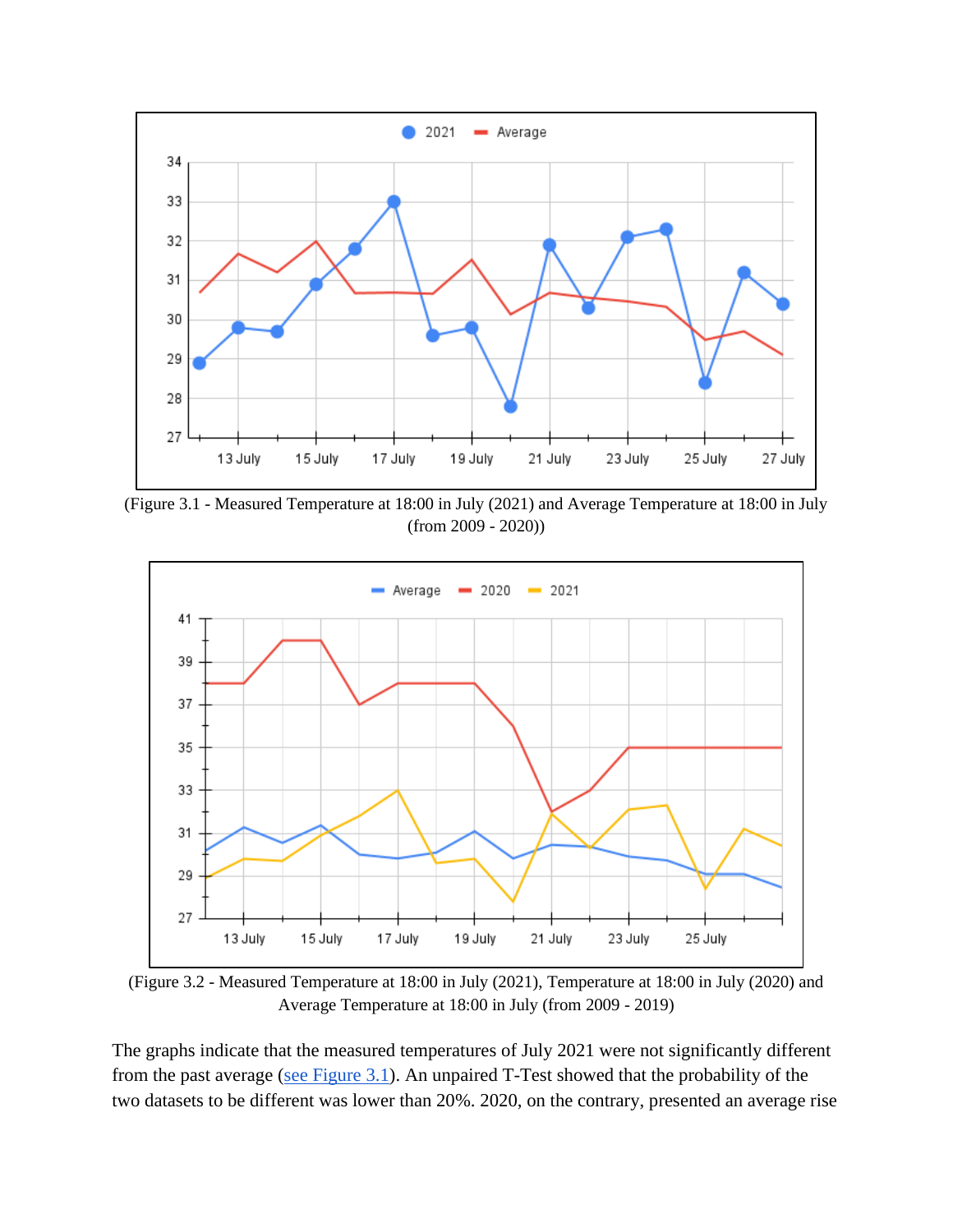of 6.36°C from the mean temperature [\(see Figure 3.2\)](#page-3-1). Temperatures across the 2-week span in 2021 display an increasing trend from 12 - 17 July with a sharp drop on the 18th and 25th of July. In general, temperature demonstrates a declining trend with the close of July.



**B) How to compare the average July temperature of Chandigarh since 2009 with the average monthly temperature of July 2021?**



(Figure 3.3 - Average July Temperature (∘C) vs. Year)

<span id="page-4-0"></span>As per the data collected from the World Weather Online Station, temperatures in Chandigarh show a slight increase of 6.7% from 2009 to 2021. Temperatures across the past 13 years cumulatively average at 30.56∘C. 2012-2014 was a comparatively warmer period whereas all others till 2019 were conversely below average [\(see Figure 3.3\)](#page-4-0). At a glance, it is clear that 2020 was the warmest year in Chandigarh since 2009 with an anomaly of 3.10∘C. Even though the mean temperature in July 2021 has declined by 1.64°C, it remains 1.46°C above the combined average.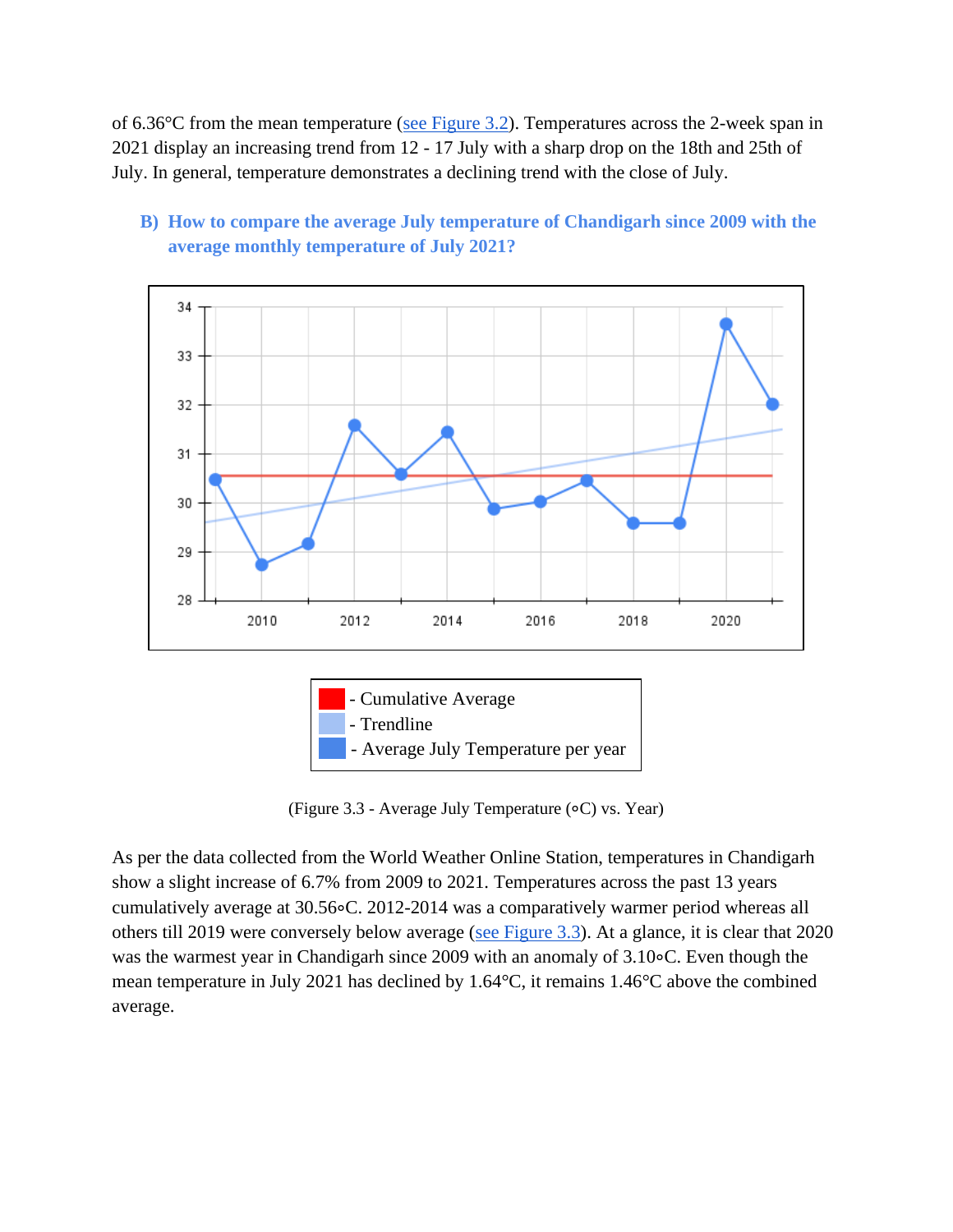#### **Discussions:**

The July temperature in Chandigarh exhibits a gradual escalation pattern. This inclined rising fashion could primarily be attributed to anthropogenic emissions. Temperatures are the result of equilibrium of absorbed solar rays and reflected infra-red waves. Greenhouse gases are instrumental in trapping these infra-red waves ( >750 nm), raising the temperature [\(Jain, 2003\)](#page-10-0). GHGs (Carbon dioxide, Carbon monoxide, Nitrous Oxide) in Chandigarh are on the rise primarily owing to vehicular pollution and increase in private transportation (Bhargava et al., [2018\)](#page-10-1). This fact coincides with the temperature pattern and can provide a credible explanation for the same.

In the 13 year dataset, 2020 showcases the highest temperature. One plausible explanation for the same could be the significant decrease of fine particulate matter (PM 2.5) during the COVID-19 lockdown [\(Zhang et al., 2021;](#page-10-2) [Kumar et al., 2020\)](#page-10-3), which would have resulted in a decrease in the net cloud albedo effect. Cloud albedo effect refers to the enhanced reflection of solar radiations, presenting a cooling impact [\(Myhre, 2013\)](#page-10-4). However, substantial reductions in the carbon dioxide levels during the same time period [\(Le Quéré et al., 2020;](#page-10-5) [Liu et al., 2020\)](#page-10-6) could contradict the above hypothesis. According to NASA, the cumulative emissions had minimal effect on the avoided warming [\(Brown, NASA, 2021\)](#page-7-8).

It is also crucial to note that the analysed data belongs to 2009 - 2021, which includes the warmest decade on record [\(WMO, 2021;](#page-7-5) [Lindsey et al., 2021;](#page-7-6) [Wuebbles et al. 2017\)](#page-8-0). There is an increasing probability for these trends to intensify over subsequent years [\(Fischer et al., 2021\)](#page-10-7) Thus, the gathered figures support the notions of a warming planet, but are insufficient in proving its occurrence.

#### **Future Research:**

It is impossible to predict climate change with a handful of temperature readings. Weather is dynamic and concrete changes can be determined through observations over a prolonged time period, which will eliminate day-to-day weather transitions. This evaluative study can be improved by taking continual temperature data for a longer time span of 1 to 2 decades. Further one can collect data at around 10 - 20 locations in the selected region for a more accurate result.

#### **Solutions:**

Buildings account for 19% of GHG emissions across the globe [\(Lucon et al., 2014;](#page-11-0) [Altomonte,](#page-10-8)  [2009;](#page-10-8) [Li et al., 2021\)](#page-11-1), thus remain a primary cause of climate change. With the assistance of green architecture, these 'problems' can become solutions. The core of this transition lies in the variables of thermal performances, ventilation, light distribution and visual comfort balanced with the climate and environmental contexts [\(Altomonte, 2009\)](#page-10-8). Surprisingly, the fuel to this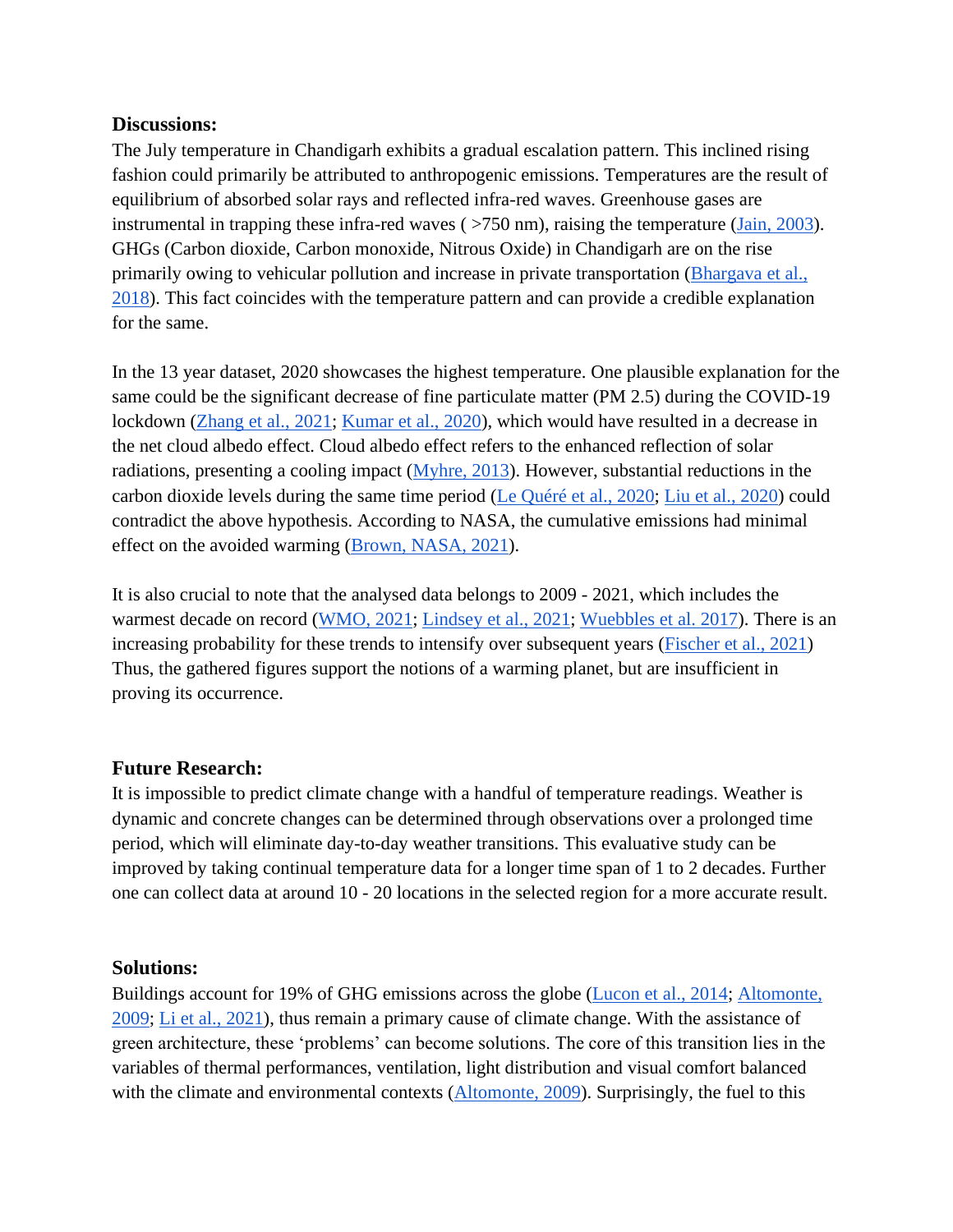transition doesn't lie in modern technology, but in vernacular architecture drawing inspiration from nature (biomimicry) [\(Altomonte, 2009;](#page-10-8) [Nguyen et al., 2019\)](#page-11-2).

A recent example can be taken from the Rajkumari Ratnavati Girls' School in Jaisalmer, Rajasthan. Despite being located in the middle of a desert, it uses no artificial air conditioning. Its oval shape with perforated walls of local sandstone, assists efficient airflow, which along with a solar panel canopy on the roof, provide a cooling effect.



**Image Courtesy:** archdaily.com

Other architectural techniques to optimise energy utilization include the natural ventilation systems of a solar chimney [\(Zhang et al., 2021\)](#page-11-3) and using green walls and roofs to expand the functional benefits of plants to provide a cooling effect [\(Manso and Gomes, 2014\)](#page-11-4). Green architecture design runs parallel to the imagination, and revives ancient yet sustainable ways to address the issue of climate change.

# <span id="page-6-0"></span>**Citations:**

1) IPCC, 2018: Global warming of 1.5°C. An IPCC Special Report on the impacts of global warming of 1.5°C above pre-industrial levels and related global greenhouse gas emission pathways, in the context of strengthening the global response to the threat of climate change, sustainable development, and efforts to eradicate poverty [V. Masson-Delmotte, P. Zhai, H. O. Pörtner, D. Roberts, J. Skea, P.R. Shukla, A. Pirani, W. Moufouma-Okia, C. Péan, R. Pidcock, S. Connors, J. B. R. Matthews, Y. Chen, X. Zhou, M. I. Gomis, E. Lonnoy, T. Maycock, M. Tignor, T. Waterfield (eds.)]. In Press.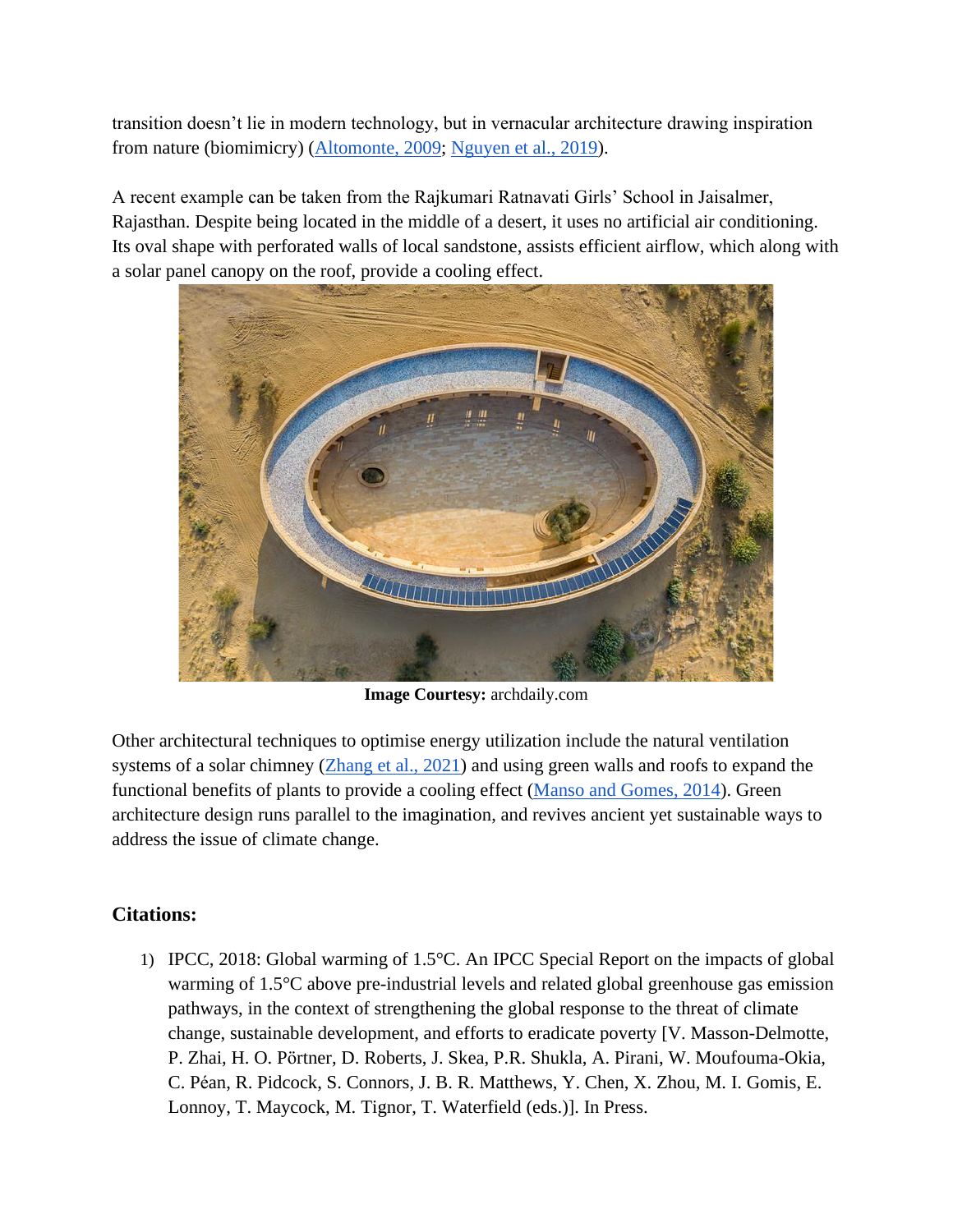- <span id="page-7-0"></span>2) Thompson L. G. (2010). Climate change: the evidence and our options. *The Behavior analyst*, *33*(2), 153–170.<https://doi.org/10.1007/BF03392211>
- <span id="page-7-1"></span>3) NASA. (2021, May 10). *Climate Change Evidence: How Do We Know?* NASA. https://climate.nasa.gov/evidence/.
- <span id="page-7-2"></span>4) Cubasch, U., D. Wuebbles, D. Chen, M.C. Facchini, D. Frame, N. Mahowald, and J.-G. Winther, 2013: Introduction. In: *Climate Change 2013: The Physical Science Basis. Contribution of Working Group I to the Fifth Assessment Report of the Intergovernmental Panel on Climate Change* [Stocker, T.F., D. Qin, G.-K. Plattner, M. Tignor, S.K. Allen, J. Boschung, A. Nauels, Y. Xia, V. Bex and P.M. Midgley (eds.)]. Cambridge University Press, Cambridge, United Kingdom and New York, NY, USA.
- <span id="page-7-3"></span>5) Usgcrp. "Fourth National Climate Assessment: About This Report." NCA4, January 1, 1970. https://nca2018.globalchange.gov/chapter/front-matter-about/.
- <span id="page-7-4"></span>6) IPCC, 2014: *Climate Change 2014: Synthesis Report. Contribution of Working Groups I, II and III to the Fifth Assessment Report of the Intergovernmental Panel on Climate Change* [Core Writing Team, R.K. Pachauri and L.A. Meyer (eds.)]. IPCC, Geneva, Switzerland, 151 pp.
- <span id="page-7-5"></span>7) "2020 Was One of Three Warmest Years on Record." World Meteorological Organization, January 20, 2021. https://public.wmo.int/en/media/press-release/2020-wasone-of-three-warmest-years-record.
- <span id="page-7-6"></span>8) Lindsey, Rebecca, and LuAnn Dahlman. "Climate Change: Global Temperature: NOAA Climate.gov." Climate Change: Global Temperature | NOAA Climate.gov, March 15, 2021. https://www.climate.gov/news-features/understanding-climate/climate-changeglobal-temperature.
- <span id="page-7-7"></span>9) "2019 Was 2nd-Hottest Year on Record for Earth Say NOAA, NASA." 2019 was 2ndhottest year on record for Earth say NOAA, NASA | National Oceanic and Atmospheric Administration, January 15, 2020. https://www.noaa.gov/news/2019-was-2nd-hottestyear-on-record-for-earth-say-noaa-nasa.
- <span id="page-7-8"></span>10) Brown, Katherine. "2020 Tied for Warmest Year on Record, NASA Analysis Shows." NASA. NASA, January 14, 2021. [https://www.nasa.gov/press-release/2020-tied-for](https://www.nasa.gov/press-release/2020-tied-for-warmest-year-on-record-nasa-analysis-shows)[warmest-year-on-record-nasa-analysis-shows](https://www.nasa.gov/press-release/2020-tied-for-warmest-year-on-record-nasa-analysis-shows)
- <span id="page-7-9"></span>11) University of East Anglia, and Hadley Centre. Accessed July 26, 2021. https://crudata.uea.ac.uk/cru/data/temperature/.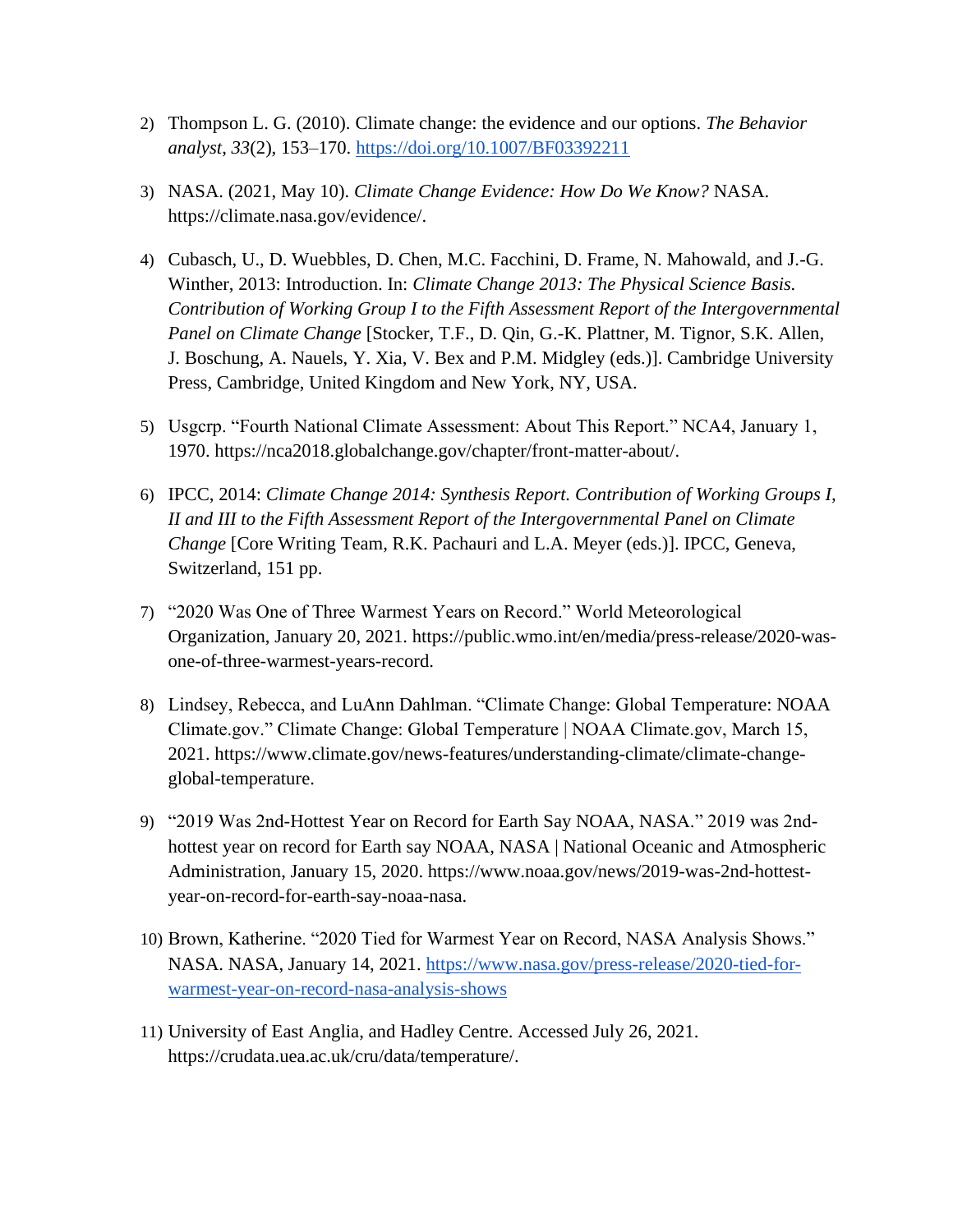- <span id="page-8-1"></span>12) "Overview: Weather, Global Warming and Climate Change." NASA. NASA, June 22, 2021. https://climate.nasa.gov/resources/global-warming-vs-climate-change/.
- <span id="page-8-2"></span>13) Gaffney, Owen, and Will Steffen. "The Anthropocene Equation." The Anthropocene Review 4, no. 1 (April 2017): 53–61. [https://doi.org/10.1177/2053019616688022.](https://doi.org/10.1177/2053019616688022)
- <span id="page-8-3"></span>14) Fahey, D.W., S.J. Doherty, K.A. Hibbard, A. Romanou, and P.C. Taylor, 2017: Physical drivers of climate change. In: *Climate Science Special Report: Fourth National Climate Assessment, Volume I* [Wuebbles, D.J., D.W. Fahey, K.A. Hibbard, D.J. Dokken, B.C. Stewart, and T.K. Maycock (eds.)]. U.S. Global Change Research Program, Washington, DC, USA, pp. 73-113, doi: [10.7930/J0513WCR.](http://doi.org/10.7930/J0513WCR)
- <span id="page-8-0"></span>15) Wuebbles, D.J., D.W. Fahey, K.A. Hibbard, B. DeAngelo, S. Doherty, K. Hayhoe, R. Horton, J.P. Kossin, P.C. Taylor, A.M. Waple, and C.P. Weaver, 2017: Executive summary. In: *Climate Science Special Report: Fourth National Climate Assessment, Volume I* [Wuebbles, D.J., D.W. Fahey, K.A. Hibbard, D.J. Dokken, B.C. Stewart, and T.K. Maycock (eds.)]. U.S. Global Change Research Program, Washington, DC, USA, pp. 12-34, doi: [10.7930/J0DJ5CTG.](http://doi.org/10.7930/J0DJ5CTG)
- <span id="page-8-4"></span>16) Tabari, H. Climate change impact on flood and extreme precipitation increases with water availability. *Sci Rep* 10, 13768 (2020).<https://doi.org/10.1038/s41598-020-70816-2>
- <span id="page-8-5"></span>17) Wehner, M.F., J.R. Arnold, T. Knutson, K.E. Kunkel, and A.N. LeGrande, 2017: Droughts, floods, and wildfires. In: *Climate Science Special Report: Fourth National Climate Assessment, Volume I* [Wuebbles, D.J., D.W. Fahey, K.A. Hibbard, D.J. Dokken, B.C. Stewart, and T.K. Maycock (eds.)]. U.S. Global Change Research Program, Washington, DC, USA, pp. 231-256, doi: [10.7930/J0CJ8BNN.](http://doi.org/10.7930/J0CJ8BNN)
- <span id="page-8-7"></span>18) Smith, Esprit. "The Anatomy of Glacial Ice Loss – Climate Change: Vital Signs of the Planet." NASA. NASA, November 5, 2020. [https://climate.nasa.gov/news/3038/the](https://climate.nasa.gov/news/3038/the-anatomy-of-glacial-ice-loss/)[anatomy-of-glacial-ice-loss/.](https://climate.nasa.gov/news/3038/the-anatomy-of-glacial-ice-loss/)
- <span id="page-8-6"></span>19) **Seneviratne**, S.I., N. Nicholls, D. Easterling, C.M. Goodess, S. Kanae, J. Kossin, Y. Luo, J. Marengo, K. McInnes, M. Rahimi, M. Reichstein, A. Sorteberg, C. Vera, and X. Zhang, 2012: Changes in climate extremes and their impacts on the natural physical environment. In: *Managing the Risks of Extreme Events and Disasters to Advance Climate Change Adaptation* [Field, C.B., V. Barros, T.F. Stocker, D. Qin, D.J. Dokken, K.L. Ebi, M.D. Mastrandrea, K.J. Mach, G.-K. Plattner, S.K. Allen, M. Tignor, and P.M. Midgley (eds.)]. A Special Report of Working Groups I and II of the Intergovernmental Panel on Climate Change (IPCC). Cambridge University Press, Cambridge, UK, and New York, NY, USA, pp. 109-230.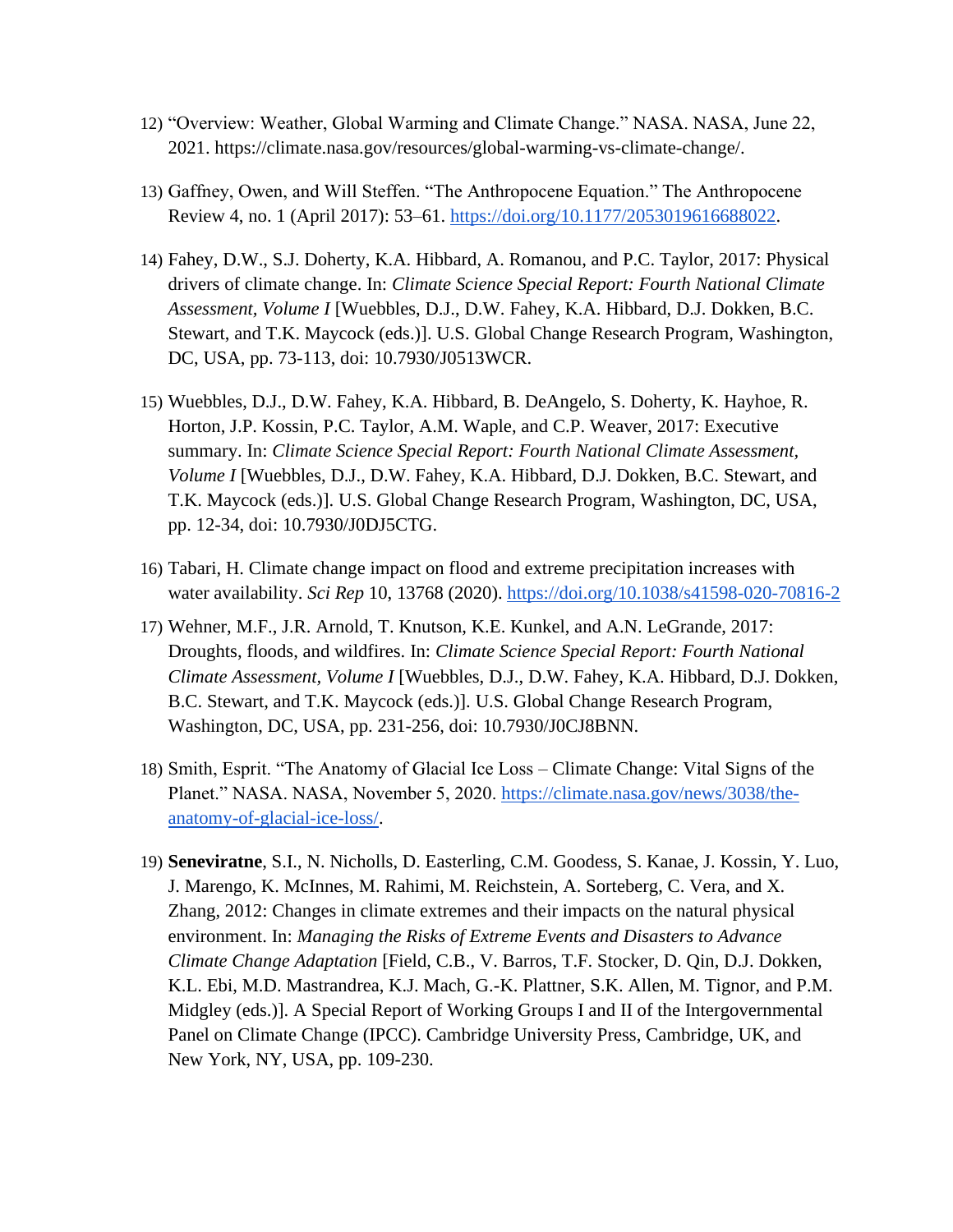- <span id="page-9-0"></span>20) Nunez, Sarahi, Eric Arets , Rob Alkemade , Rik Leemans , and Caspar Verwer. "Assessing the Impacts of Climate Change on Biodiversity: Is below 2 °C Enough?" ProQuest, June 2019. https://www.proquest.com/docview/2246093860?pqorigsite=summon.
- <span id="page-9-1"></span>21) James, Douglas, and Raghupati Kannan. "Effects of Climate Change on Global Biodiversity: a Review of Key Literature." International Society for Tropical Ecology, 2009.
- <span id="page-9-2"></span>22) Dawson, Terence P., Stephen T. Jackson, Joanna I. House, Iain Colin Prentice, and Georgina M. Mace. "Beyond Predictions: Biodiversity Conservation in a Changing Climate." Science.Sciencemag.org, April 1, 2011. https://science.sciencemag.org/content/332/6025/53.
- <span id="page-9-3"></span>23) "INDIA Meteorological DEPARTMENT." IMD. Accessed July 27, 2021. https://mausam.imd.gov.in/imd\_latest/contents/cs\_anomaly\_timeseries\_temp\_rainfall.php
- <span id="page-9-4"></span>24) Srivastava A.K., Kothawale D.R., Rajeevan M.N. (2017) Variability and Long-Term Changes in Surface Air Temperatures Over the Indian Subcontinent. In: Rajeevan M., Nayak S. (eds) Observed Climate Variability and Change over the Indian Region. Springer Geology. Springer, Singapore. [https://doi.org/10.1007/978-981-10-2531-0\\_2](https://doi.org/10.1007/978-981-10-2531-0_2)

.

- <span id="page-9-5"></span>25) Mehta, L., Srivastava, S., Adam, H.N. *et al.* Climate change and uncertainty from 'above' and 'below': perspectives from India. *Reg Environ Change* 19, 1533–1547 (2019). <https://doi.org/10.1007/s10113-019-01479-7>
- <span id="page-9-6"></span>26) Guntukula, Raju. "Assessing the Impact of Climate Change on Indian AGRICULTURE: Evidence from Major Crop Yields." Wiley Online Library. John Wiley & Sons, Ltd, November 8, 2019. https://onlinelibrary.wiley.com/doi/abs/10.1002/pa.2040.
- <span id="page-9-8"></span>27) Praveen, B., Talukdar, S., Shahfahad *et al.* Analyzing trend and forecasting of rainfall changes in India using non-parametrical and machine learning approaches. *Sci Rep* 10, 10342 (2020).<https://doi.org/10.1038/s41598-020-67228-7>
- <span id="page-9-7"></span>28) Balasubramanian, M, and V Dhulasi Birundha. "(PDF) Climate Change and Its Impact on India." ResearchGate, September 2012. [https://www.researchgate.net/publication/256034994\\_Climate\\_Change\\_and\\_its\\_Impact\\_](https://www.researchgate.net/publication/256034994_Climate_Change_and_its_Impact_on_India) [on\\_India.](https://www.researchgate.net/publication/256034994_Climate_Change_and_its_Impact_on_India)
- <span id="page-9-9"></span>29) AchutaRao, Krishna, and Friederike Otto. "Changing Climate and Weather." Oxford Scholarship Online. Oxford University Press, December 2019.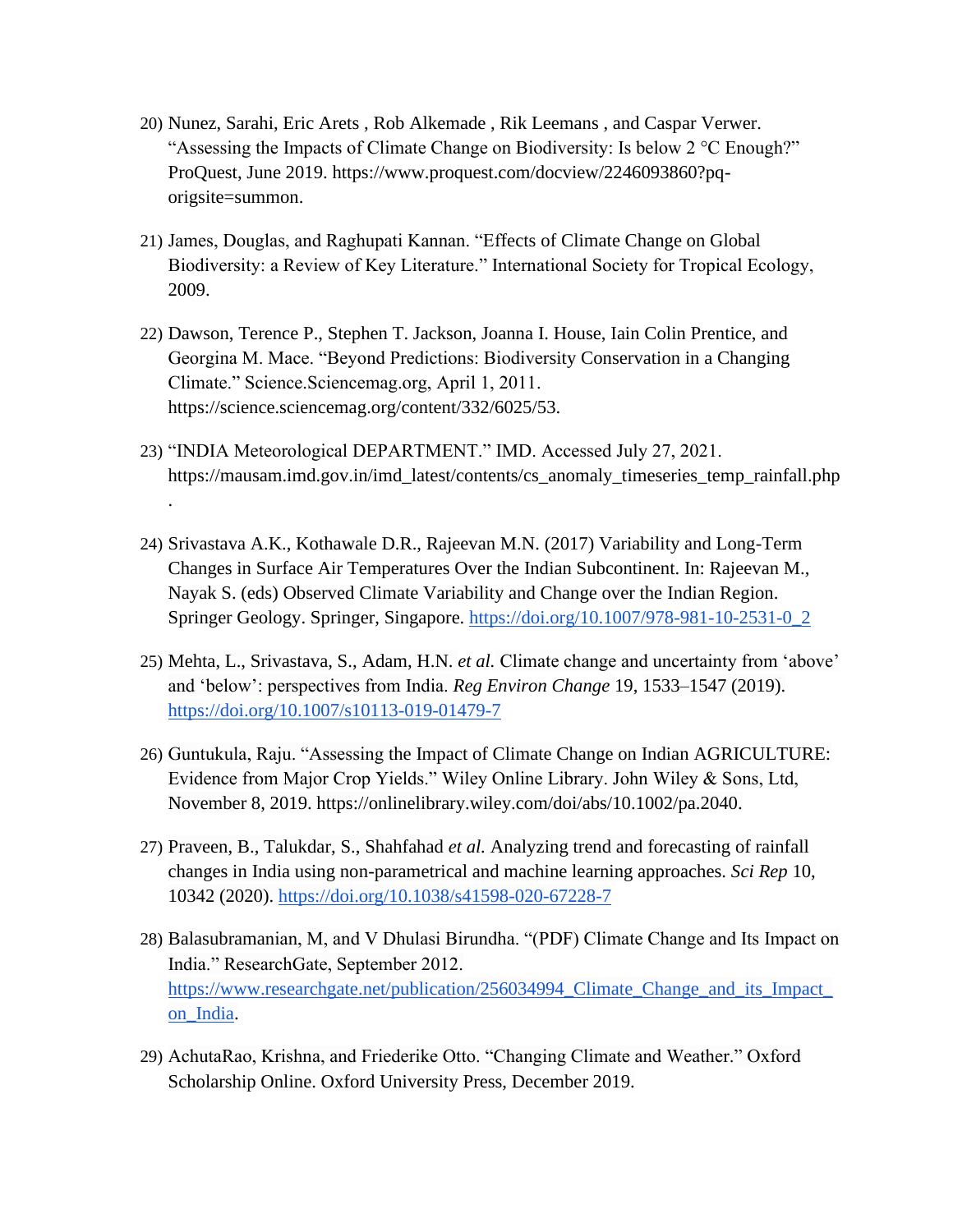[https://oxford.universitypressscholarship.com/view/10.1093/oso/9780199498734.001.000](https://oxford.universitypressscholarship.com/view/10.1093/oso/9780199498734.001.0001/oso-9780199498734-chapter-3) [1/oso-9780199498734-chapter-3.](https://oxford.universitypressscholarship.com/view/10.1093/oso/9780199498734.001.0001/oso-9780199498734-chapter-3)

- <span id="page-10-2"></span>30) Zhang, M., Katiyar, A., Zhu, S., Shen, J., Xia, M., Ma, J., Kota, S. H., Wang, P., and Zhang, H.: Impact of reduced anthropogenic emissions during COVID-19 on air quality in India, Atmos. Chem. Phys., 21, 4025–4037, https://doi.org/10.5194/acp-21-4025-2021, 2021.
- <span id="page-10-3"></span>31) Kumar, Prashant, Sarkawt Hama, Hamid Omidvarborna, Ashish Sharma, Jeetendra Sahani, K.V. Abhijith, Sisay E. Debele, Juan C. Zavala-Reyes, Yendle Barwise, and Arvind Tiwari. "Temporary Reduction in Fine Particulate Matter Due To 'ANTHROPOGENIC EMISSIONS Switch-off' During Covid-19 Lockdown in Indian Cities." Sustainable Cities and Society. Elsevier, July 13, 2020. [https://www.sciencedirect.com/science/article/pii/S221067072030603X](https://www.sciencedirect.com/science/article/pii/S221067072030603X3)
- <span id="page-10-4"></span>32) Myhre, G., Myhre, C. E.L., Samset, B. H. & Storelvmo, T. (2013) Aerosols and their Relation to Global Climate and Climate Sensitivity. Nature Education Knowledge 4(5):7
- <span id="page-10-5"></span>33) Le Quéré, C., Jackson, R.B., Jones, M.W. et al. Temporary reduction in daily global CO2 emissions during the COVID-19 forced confinement. Nat. Clim. Chang. 10, 647–653 (2020).<https://doi.org/10.1038/s41558-020-0797-x>
- <span id="page-10-6"></span>34) Liu, Z., Ciais, P., Deng, Z. et al. Near-real-time monitoring of global CO2 emissions reveals the effects of the COVID-19 pandemic. Nat Commun 11, 5172 (2020). <https://doi.org/10.1038/s41467-020-18922-7>
- <span id="page-10-7"></span>35) Fischer, E.M., Sippel, S. & Knutti, R. Increasing probability of record-shattering climate extremes. Nat. Clim. Chang. 11, 689–695 (2021). [https://doi.org/10.1038/s41558-021-](https://doi.org/10.1038/s41558-021-01092-9) [01092-9](https://doi.org/10.1038/s41558-021-01092-9)
- <span id="page-10-0"></span>36) Jain, P.C. "Greenhouse Effect and Climate Change: Scientific Basis and Overview." Renewable Energy. Pergamon, July 2, 2003. [https://www.sciencedirect.com/science/article/abs/pii/096014819390108S.](https://www.sciencedirect.com/science/article/abs/pii/096014819390108S)
- <span id="page-10-1"></span>37) Bhargava, Nitin, Bhola R Gurjar, Suman Mor, and Ravindra Khaiwal. "Assessment of GHG Mitigation and CDM Technology in Urban Transport Sector of Chandigarh, India." researchgate.net. Environmental Science and Pollution Research, January 2018. [https://www.researchgate.net/publication/320430032\\_Assessment\\_of\\_GHG\\_mitigation\\_a](https://www.researchgate.net/publication/320430032_Assessment_of_GHG_mitigation_and_CDM_technology_in_urban_transport_sector_of_Chandigarh_India) [nd\\_CDM\\_technology\\_in\\_urban\\_transport\\_sector\\_of\\_Chandigarh\\_India.](https://www.researchgate.net/publication/320430032_Assessment_of_GHG_mitigation_and_CDM_technology_in_urban_transport_sector_of_Chandigarh_India)
- <span id="page-10-8"></span>38) Altomonte, Sergio. "Climate Change and Architecture: Mitigation and Adaptation Strategies for Sustainable Development." researchgate.net. Journal of Sustainable Development, February 2009. [https://www.researchgate.net/publication/41892454\\_Climate\\_Change\\_and\\_Architecture\\_](https://www.researchgate.net/publication/41892454_Climate_Change_and_Architecture_Mitigation_and_Adaptation_Strategies_for_a_Sustainable_Development) Mitigation and Adaptation Strategies for a Sustainable Development.